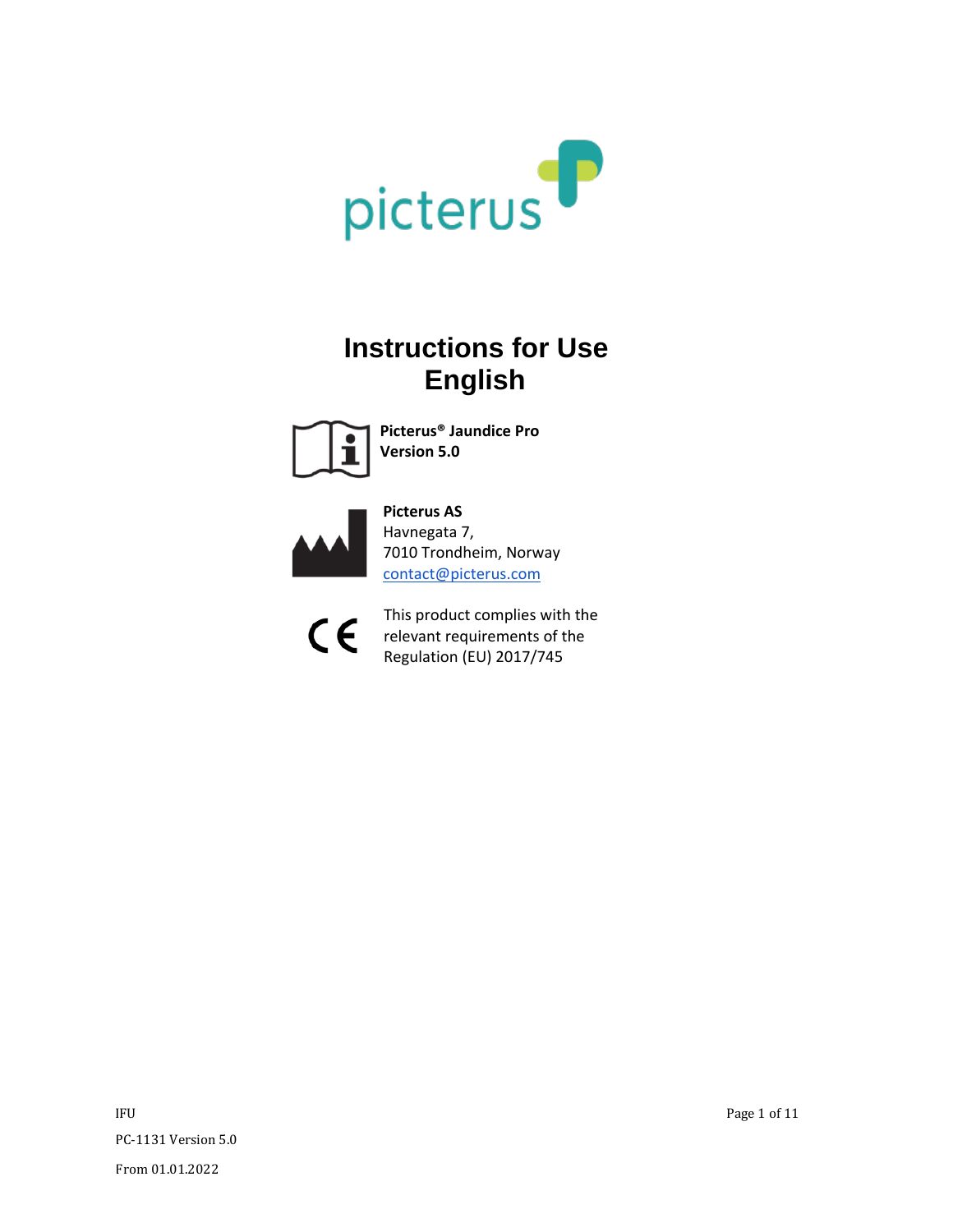#### Table of Contents

| <b>INTRODUCTION</b><br>1.                                               | 3  |
|-------------------------------------------------------------------------|----|
| <b>INTENDED USE</b><br>2.                                               | 3  |
| 2.1 Intended Users and Environment                                      | 3  |
| 2.2 Warnings                                                            | 3  |
| <b>DEVICE ACCESSIBILITY</b><br>3.                                       | 4  |
| USING PICTERUS <sup>®</sup> JAUNDICE PRO<br>4.                          | 4  |
| 4.1 Picterus <sup>®</sup> Jaundice Pro App and Download                 | 4  |
| 4.2 Quick Guide for Measurement                                         | 4  |
| 4.3 Estimate History and Settings                                       | 6  |
| 4.4 Please Note before Using the Picterus <sup>®</sup> Jaundice Pro App | 6  |
| 4.5 Please Note before using the Picterus <sup>®</sup> Calibration Card | 7  |
| <b>PROBLEM SOLVING</b><br>5.                                            | 8  |
| <b>SYMBOLS</b><br>6.                                                    | 9  |
| <b>ERROR MESSAGES</b><br>7.                                             | 10 |
| <b>NOTICE</b><br>8.                                                     | 11 |
| 9. TECHNICAL INFORMATION                                                | 11 |
|                                                                         |    |

**IMPORTANT:** Picterus® Jaundice Pro is only to be used on phones validated by Picterus AS. To see which phones are validated, please visit [https://picterus.com/picterus](https://picterus.com/picterus-jaundice-pro-validated-devices/)[jaundice-pro-validated-devices/](https://picterus.com/picterus-jaundice-pro-validated-devices/) .

IFU Page 2 of 11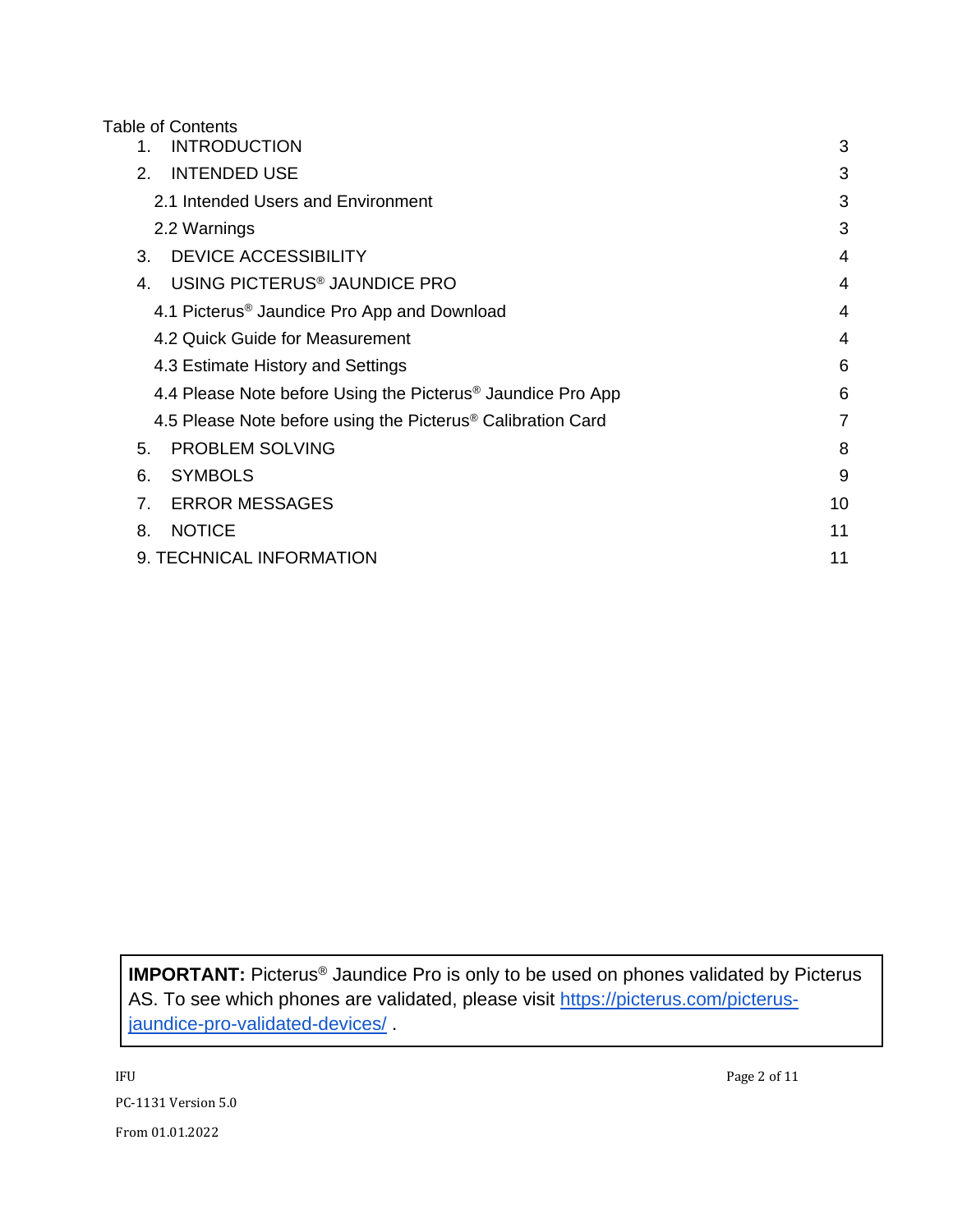## <span id="page-2-0"></span>**1. INTRODUCTION**

This document is the user guide for Picterus® Jaundice Pro, a medical device designed by Picterus AS. Picterus AS is a limited liability company incorporated under the laws of Norway and has its registered address at Havnegata 7, 7010 Trondheim, Norway. Postal Address is Postboks 1284 Torgarden 7462 Trondheim, Norway.

The Picterus® Jaundice Pro is a medical device that has been tested according to international standards. With its unique technology, Picterus® Jaundice Pro can measure bilirubin concentration in the blood from images taken of a small part of the skin of a newborn's chest. The Picterus® Jaundice Pro is intended for use only by authorized health professionals. The Picterus® Jaundice Pro has been clinically tested and proven to be accurate when used correctly. The Picterus<sup>®</sup> Jaundice Pro is easy and fast to use. By using phones validated by Picterus AS, the Picterus<sup>®</sup> calibration card and the installed Picterus<sup>®</sup> Jaundice Pro app, one can measure bilirubin concentrations in newborns in just minutes.



**IMPORTANT INFORMATION:** Pay special attention to these Instructions for Use as they are important for the correct use of the Picterus® Jaundice Pro. If you do not follow the instruction carefully, you may not get the right bilirubin measurement.

### <span id="page-2-1"></span>**2. INTENDED USE**

The Picterus® Jaundice Pro is intended to assist the healthcare professional in screening for neonatal jaundice by optical measurement of bilirubin levels from pictures of the newborn's chest, where the Picterus Calibration Card is placed.

The equipment is intended to **support** authorized health personnel in their assessment of neonatal jaundice, not as a standalone equipment for the diagnosis and/or control of hyperbilirubinemia. Assessments shall never be made based on the Picterus® Jaundice Pro and/or the calibration card alone.

#### **2.1 Intended Users and Environment**

<span id="page-2-2"></span>The Picterus® Jaundice Pro is intended for use in hospitals, health stations or home visits by authorized health personnel. By "authorized health personnel'', it means health care professionals as defined by local law, often defined as health personnel with a formalized education and authorization, including but not limited to doctors, nurses and other health professionals with specialization within pediatric, midwifery and pediatric nursing.

#### **2.2 Warnings**

- <span id="page-2-3"></span>1. The Picterus<sup>®</sup> Jaundice Pro Software nor the Picterus<sup>®</sup> calibration card shall not be used nor relied on solely for any diagnostic or treatment purposes and do not for instance, but not limited to, replace blood samples.
- 2. The equipment is intended for use as a screening and control device together with other clinical signs and laboratory measurements. In cases where the bilirubin estimates in the

 IFU Page 3 of 11 PC-1131 Version 5.0 From 01.01.2022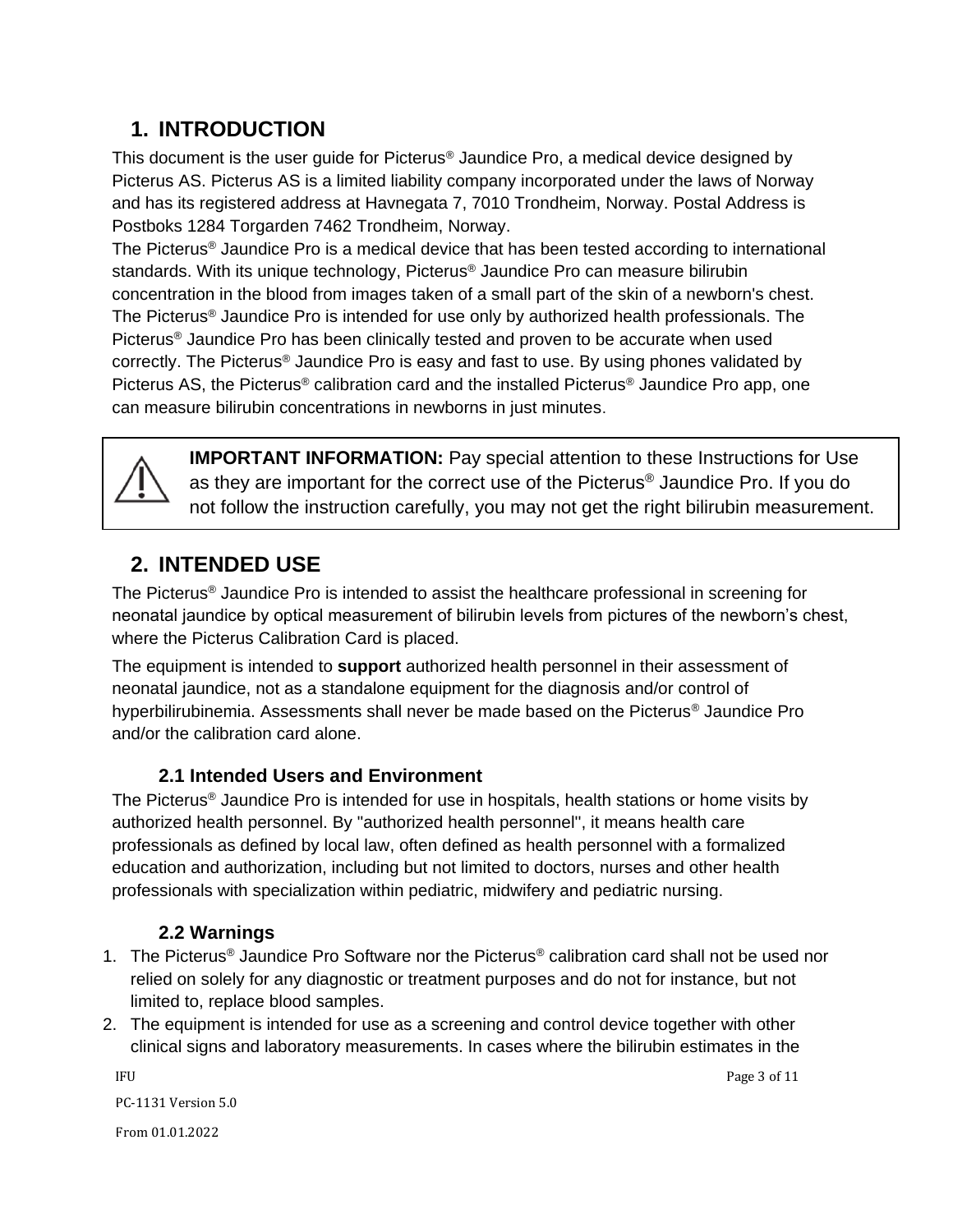Picterus® Jaundice Pro app indicates hyperbilirubinemia, the specific bilirubin levels of the newborn must always be confirmed by other methods, such as serum bilirubin, before treatment is established.

- 3. You should not at any time delay seeking medical advice, stop treatment and/or disregard medical advice due to the information contained in the Picterus® Jaundice Pro app.
- 4. Do not install or use the Picterus<sup>®</sup> Jaundice Pro app on a device with non-original ('jailbroken' or 'rooted') software.
- 5. Do not disable, modify, "hack" or otherwise interfere with the proper functioning of this software.

## <span id="page-3-0"></span>**3. DEVICE ACCESSIBILITY**

To use the Picterus® Jaundice Pro, please ensure that:

- ✔ Your mobile phone is connected to the internet.
- ✔ Your mobile phone camera lens is clean and not obstructed by anything, for example hair, shadows, finger, other objects. Wipe the lens carefully with a soft cloth if it is dirty.

# <span id="page-3-1"></span>**4. USING PICTERUS® JAUNDICE PRO**

#### <span id="page-3-2"></span>**4.1 Picterus® Jaundice Pro App and Download**

- 1. Download the Picterus® Jaundice Pro App from Google Play on your mobile phone. Any request for update of the software will be shown in the display when the Picterus® Jaundice Pro App is opened. Please update your application to continue.
- 2. Read the Terms and Conditions, and if you confirm that you have read and understood the Terms, tap the "agree" button.
- 3. Take out the Picterus® Calibration Card from the packaging.
- 4. Open the Picterus® Jaundice Pro App and read the Instructions for Use.
- 5. Start using the Picterus® Jaundice Pro App (see section 4.2).

#### <span id="page-3-3"></span>**4.2 Quick Guide for Measurement**

- 1. Open Picterus® Jaundice Pro App.
- 2. Perform initial instructions (if the app is used for the first time).
- 3. Remove the protection from the sticker on the back side of the card.

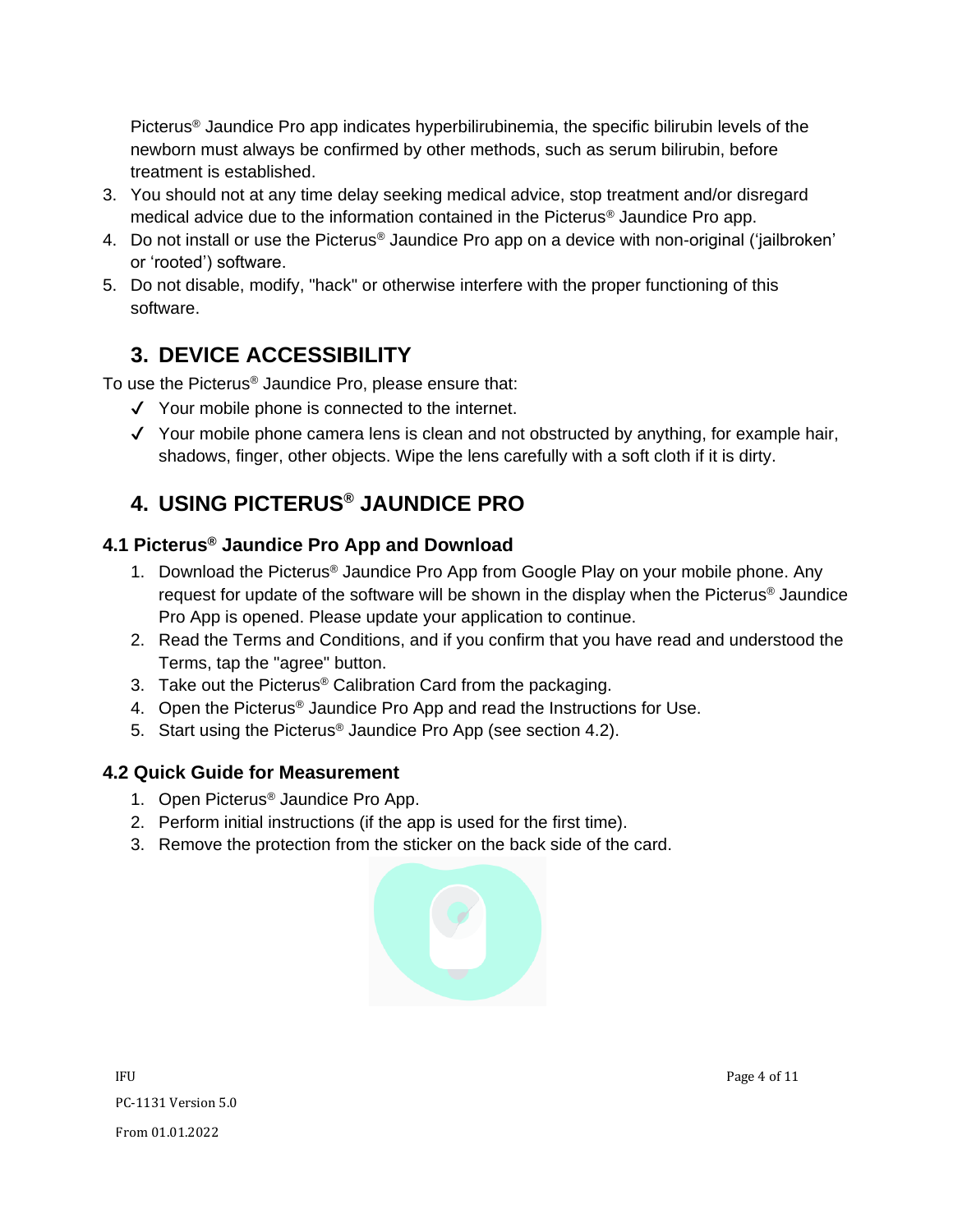4. Place the Picterus® calibration card on the chest over the sternum of the newborn. Make sure the sticker holds the card in place. You can place the card sideways on the child.



5. Hold the phone steady and straight above the calibration card approximately 20-30 cm above the newborn.



6. Match the circle displayed on the phone with the outer circle of the calibration card. When the camera is correctly placed, the app will automatically start capturing images. The app needs six images of good quality - three without flash and three with flash. If an image is not of good enough quality, the app will automatically recapture that image. Do not remove the phone until it is indicated on the screen that all 6 images have been captured. Wait for the result.



7. The estimated level of bilirubin in the blood is expressed in the legal units' mg/dL or µmol/L.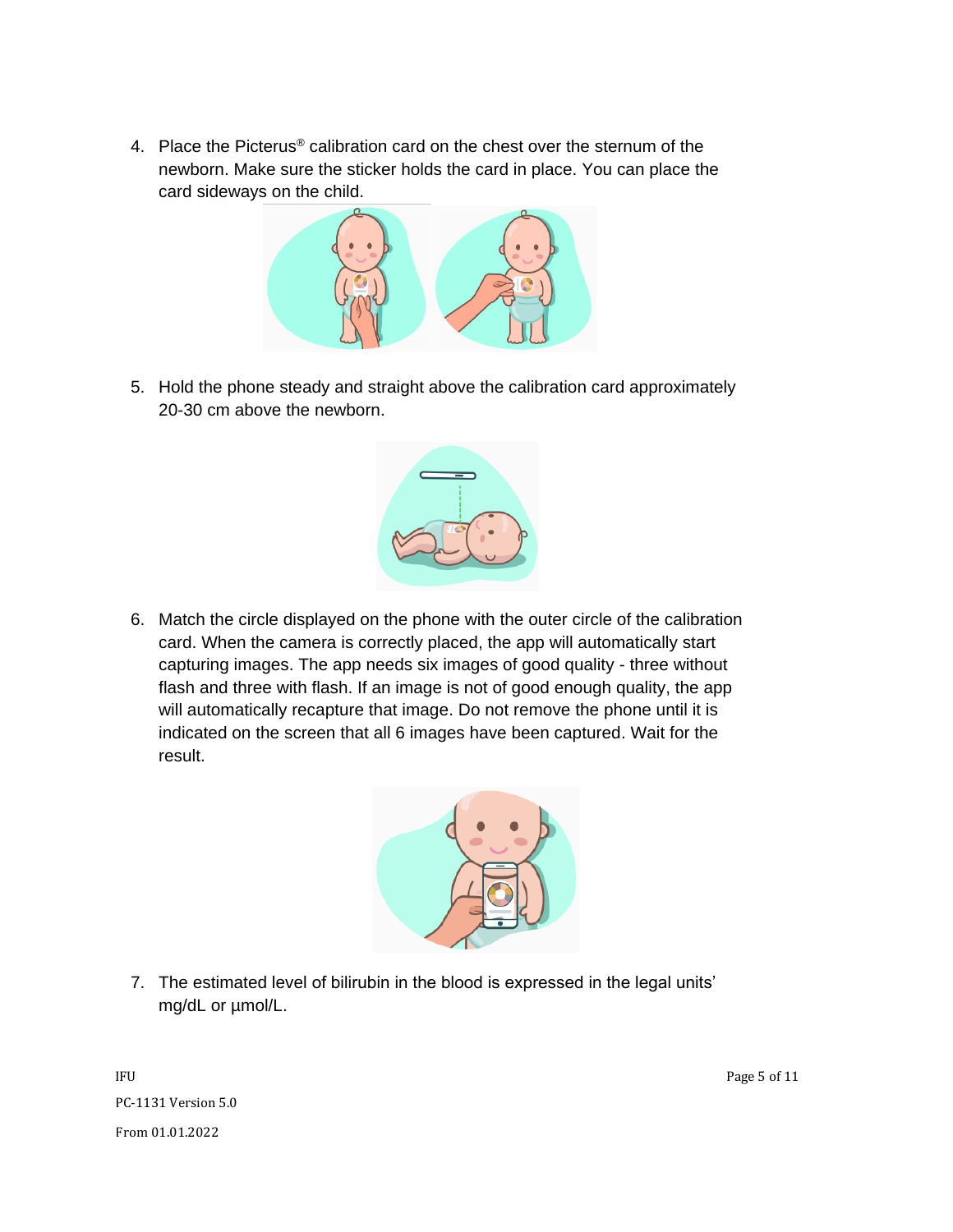

8. Based on the bilirubin measurement, perform actions according to national guidelines for follow-up and treatment of neonatal jaundice.

#### <span id="page-5-0"></span>**4.3 Estimate History and Settings**

To see the estimates history and manage settings:

- 1. Tap the menu  $\equiv$  at the top-left of the Picterus<sup>®</sup> Jaundice Pro App
- 2. Select Estimate History: The Estimate History section displays a measurement log, sorted by date, with the most recent measurement at the top.
- 3. Select Settings:
	- a. Select the Language.
	- b. Select the bilirubin unit of measurement (mg/dL or  $\mu$ mol/L).
	- c. Select the Shutter Sound (on or off).
	- d. Select the display mode (system default, on or off).

#### <span id="page-5-1"></span> **4.4 Please Note before Using the Picterus® Jaundice Pro App**

- 1. The app should only be used by you personally. Don't lend the app to others. This is because you cannot be sure that the person you are lending the app to knows how to use the app safely.
- 2. Indications: Only use the app on newborns who:
	- a. Are born with gestational age between 37-42 weeks.
	- b. Have birth weight between 2500 4500 gr.
	- c. Are between 1-14 days old.
	- d. **Have parents** with skin color, according to Fitzpatrick, Scale 1 to 4 in *Figure 1*. The six Fitzpatrick skin types and associated hair and eye color are classified from very light (1) to very dark skin (6), as shown below. The Picterus<sup>®</sup> Jaundice Pro App is **only** valid for skin type 1 to 4.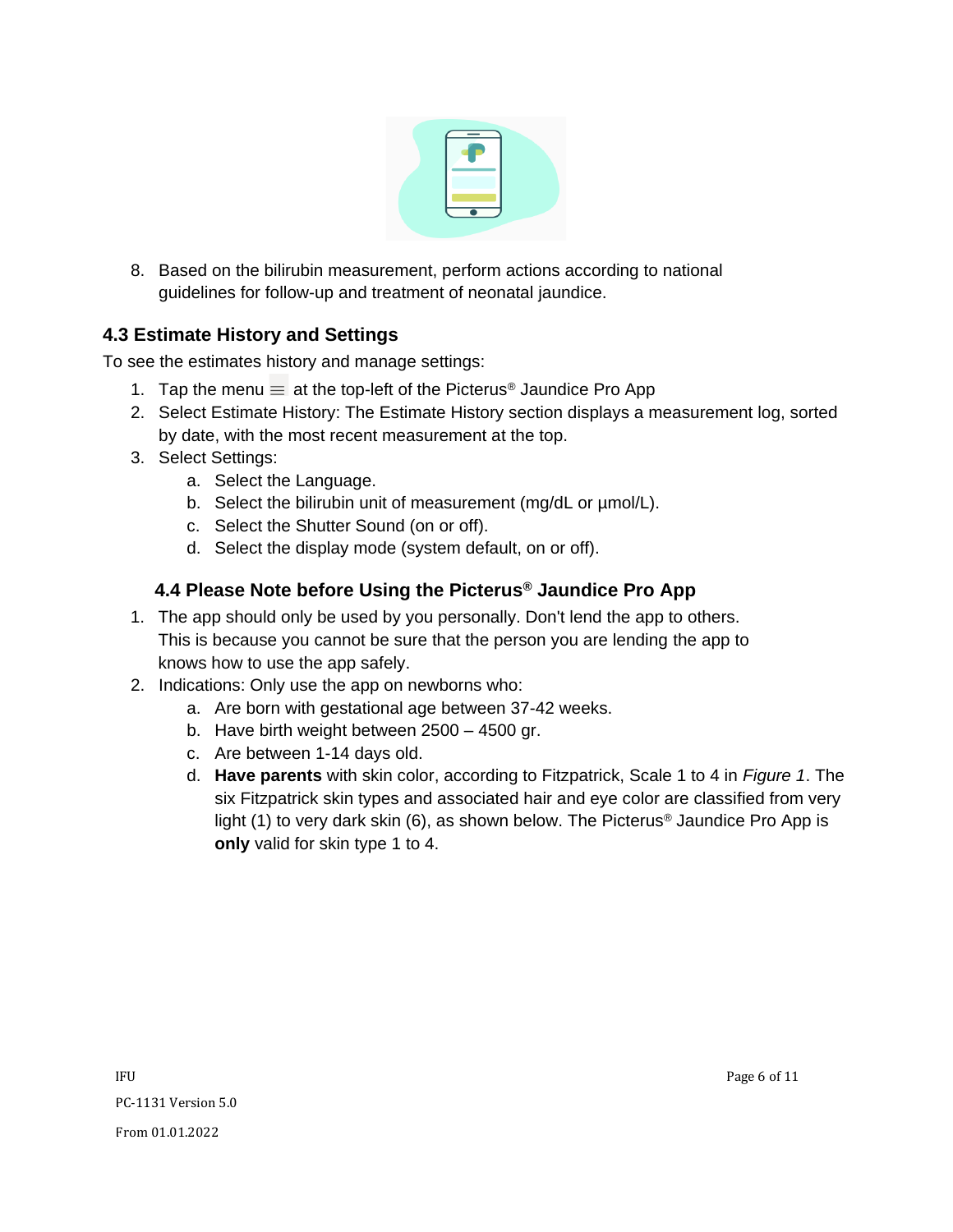

Figure 1 Fitzpatrick skin type scale

- 3. The equipment is not intended as a standalone device for the diagnosis of hyperbilirubinemia. It is intended for use as a **screening and control device** with other clinical signs and laboratory measurements.
- 4. Do **not** use the app on newborns who:
	- a) Have pathological jaundice.
	- b) Are highly likely to develop pathological jaundice as a result of incompatible blood type or hemolytic jaundice.
	- c) Have other medical conditions that require medical treatment.
	- d) Have received phototherapy.
	- e) Have had the chest region exposed to sunlight over the last 24 hours. Sunlight changes the relationship between the amount of bilirubin in the blood and the skin and can thus make the measurements less accurate.
- 5. This equipment should only be used as intended, described in the intended use section above. The manufacturer is not responsible for events caused by improper use of the application.
- 6. The pictures must only be taken on the infant's chest as shown above. The skin must be clean, intact, and dry. It must not have been lubricated with skin cream, oil etc. The skin must not be affected by any skin condition or skin disease other than jaundice.
- 7. The Picterus Jaundice Pro shall be used under adequate lighting.

#### <span id="page-6-0"></span>**4.5 Please Note before using the Picterus® Calibration Card**

- 1. Picterus® Calibration Card is a single-use card and needs to be disposed of after use.
- 2. Protect calibration cards and card packaging from:
	- a. Direct sunlight.
	- b. Blood spills, water, and other fluids.
	- c. Mechanical stress such as folds and scratches.
- 3. Storage of Calibration Cards:
	- a. Keep calibration cards in the appropriate packaging and make sure the card is not scratched or has any spots.
	- b. The card is valid for 12 months after production date.

IFU Page 7 of 11

PC-1131 Version 5.0

From 01.01.2022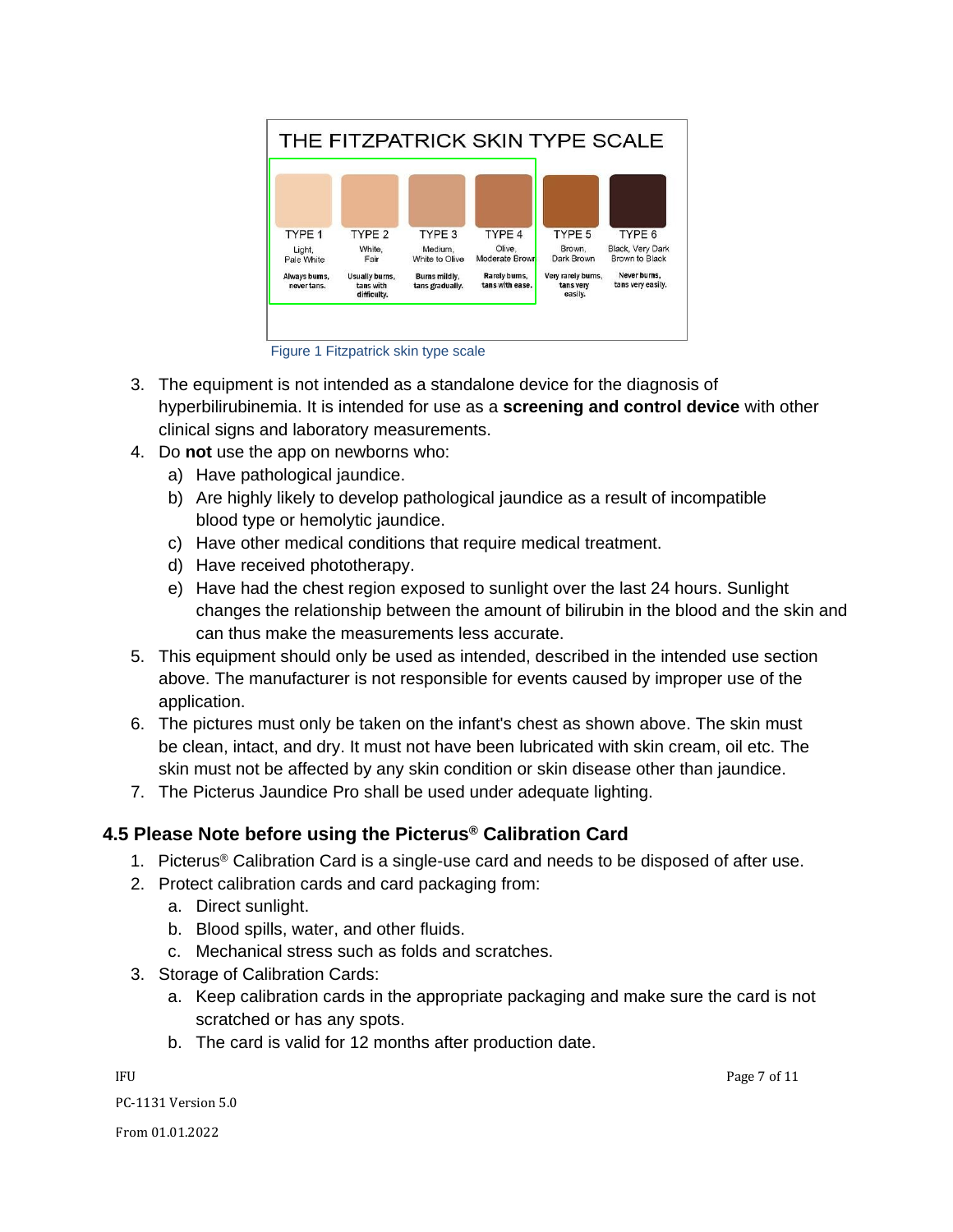- 4. Be sure to:
	- a. Use the card **as is** from the manufacturer.
	- b. Do not cover the colors around the circle on the calibration board when using it.
	- c. When using the calibration card, make sure there is no shadow inside the hole. To avoid this, make sure that the card is firmly attached to the newborn skin by the back sticker.



*Figure 2 Picterus® Calibration Card*

**CAUTION:** Estimated values given from this equipment should **not** be used for diagnosis. It does not replace the need for follow-up of health personnel. Do not rely solely on the results and always consider the overall condition of the patient.

### <span id="page-7-0"></span>**5. PROBLEM SOLVING**

For questions regarding the app and cards, contact Picterus AS on [contact@picterus.com.](mailto:contact@picterus.com) If you encounter problems using the Picterus® Jaundice Pro app and Picterus® calibration card, follow the instructions in the troubleshooting guide below or contact us at [contact@picterus.com.](mailto:contact@picterus.com)

| <b>Problem</b>                                                                                  | <b>Solution</b>                                                               |
|-------------------------------------------------------------------------------------------------|-------------------------------------------------------------------------------|
| Picterus <sup>®</sup> Calibration card is broken. For<br>example, have stains or are scratched. | Contact Picterus AS to order a new card.                                      |
| Picterus <sup>®</sup> Calibration cards have expired.                                           | Contact Picterus AS to order a new card.                                      |
| Camera has poor quality.                                                                        | Use a mobile phone with better camera quality.                                |
| Lighting conditions are too poor.                                                               | Pictures must be taken in one well-lit room but does<br>not require daylight. |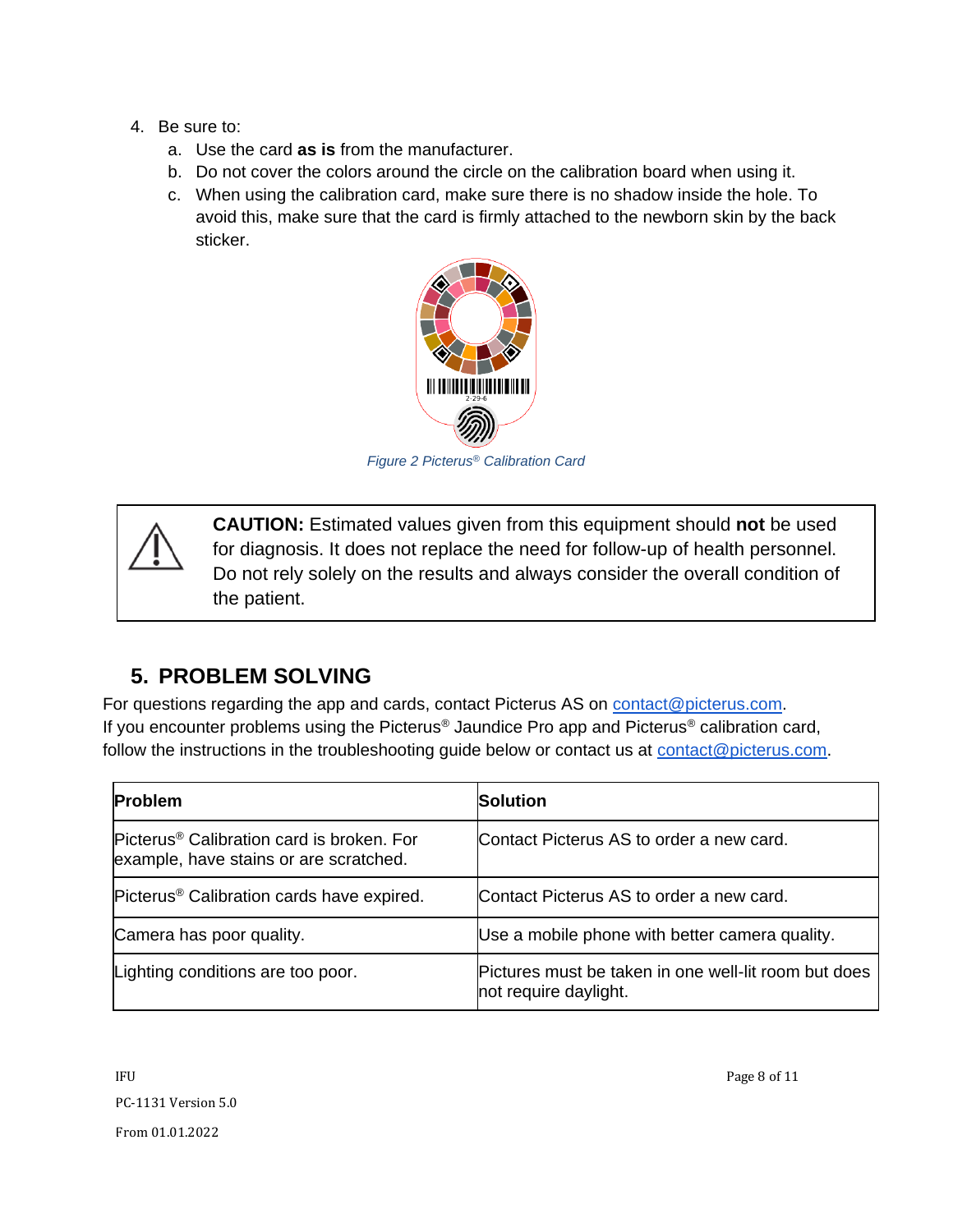# <span id="page-8-0"></span>**6. SYMBOLS**

Please, carefully read the precautions with symbols, to ensure that the software and calibration card are used in best conditions.

|            | <b>MANUFACTURER</b>                                                                                                                          |
|------------|----------------------------------------------------------------------------------------------------------------------------------------------|
|            | <b>USE BEFORE</b><br>Indicates the date when the medical device will not be used after.                                                      |
| CE<br>0297 | <b>CE MARK</b><br>Indicates the manufacturer's declaration that the product is in<br>compliance with the Medical Device Regulation 745/2017. |
|            | <b>KEEP DRY</b><br>Indicates that medical equipment must be protected from moisture.                                                         |
|            | <b>DISPOSE IN GARBAGE CONTAINER</b>                                                                                                          |
|            | <b>DO NOT EXPOSE TO SUNLIGHT</b><br>Calibration cards must not be exposed to sunlight.                                                       |
|            | <b>CAUTION</b>                                                                                                                               |
|            | <b>BATCH CODE</b><br>Indicates the manufacturer's batch code so that the batch or lot<br>can be identified.                                  |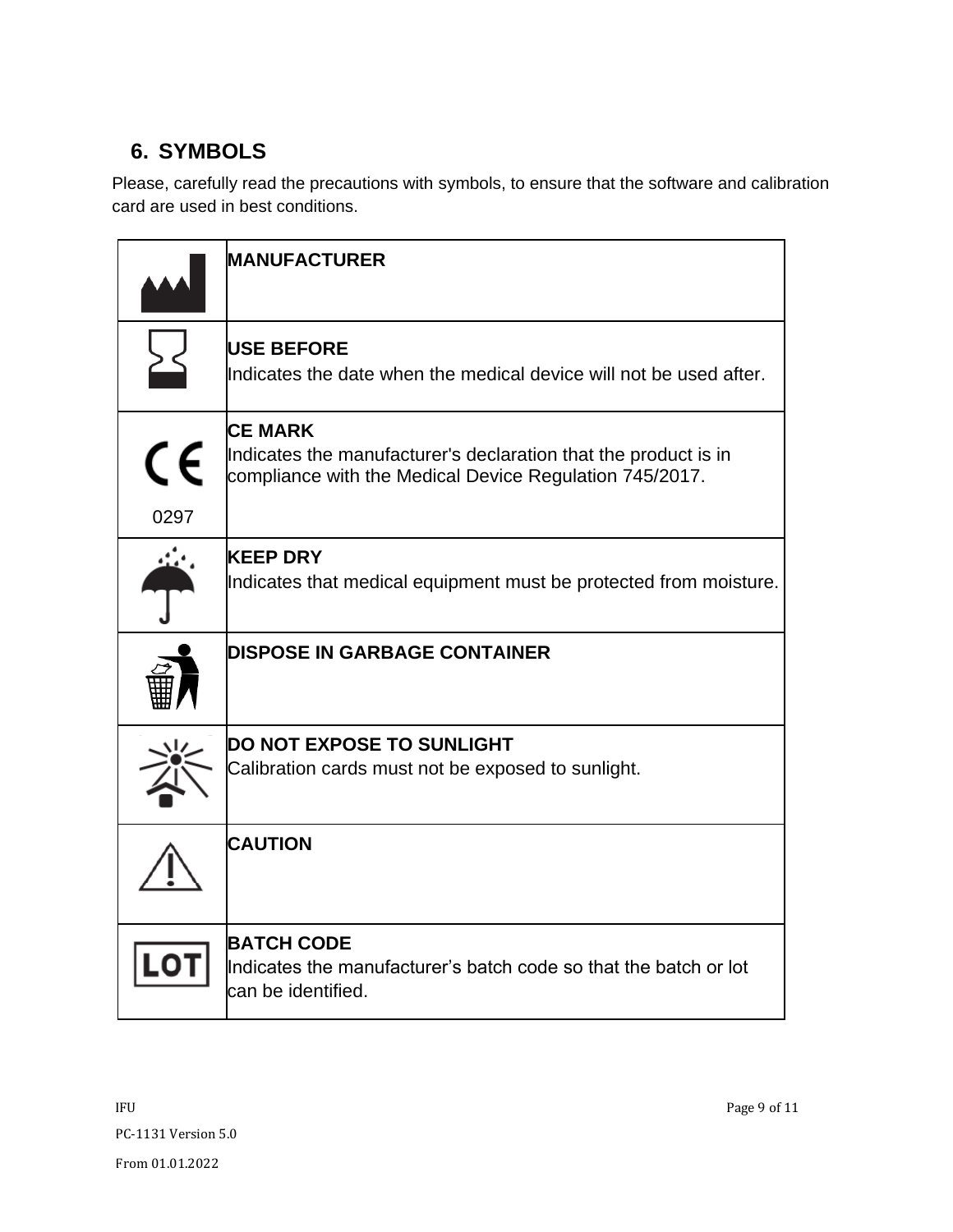| <b>CONSULT INSTRUCTION FOR USE</b>                                                                                                                |
|---------------------------------------------------------------------------------------------------------------------------------------------------|
| <b>INDICATING THAT THE ITEM IS A MEDICAL DEVICE</b>                                                                                               |
| UNIQUE DEVICE IDENTIFIER                                                                                                                          |
| <b>SINGLE USE SYMBOL</b><br>Indicates a medical device that is intended for one use, or for use<br>on a single patient during a single procedure. |

### <span id="page-9-0"></span>**7. ERROR MESSAGES**

#### **ERROR MESSAGE DISPLAYED IN THE APP**

The Picterus® Jaundice Pro Server encountered an error. Please try again.

It seems you are not imaging newborn skin where the newborn's parents have Fitzpatrick skin types 1 to 4.

Your Picterus<sup>®</sup> Calibration Card has expired. Please try again with a new Picterus<sup>®</sup> Calibration Card.

Color calibration could not be performed correctly. Please ensure you have a clean and undamaged Picterus® Calibration Card, avoid shadows across the card, or increase the light intensity, then try again.

The barcode could not be found in the images. Please make sure your Picterus® Calibration Card is clean and undamaged and no obstacles are covering the barcode.

Please download an updated version of the application.